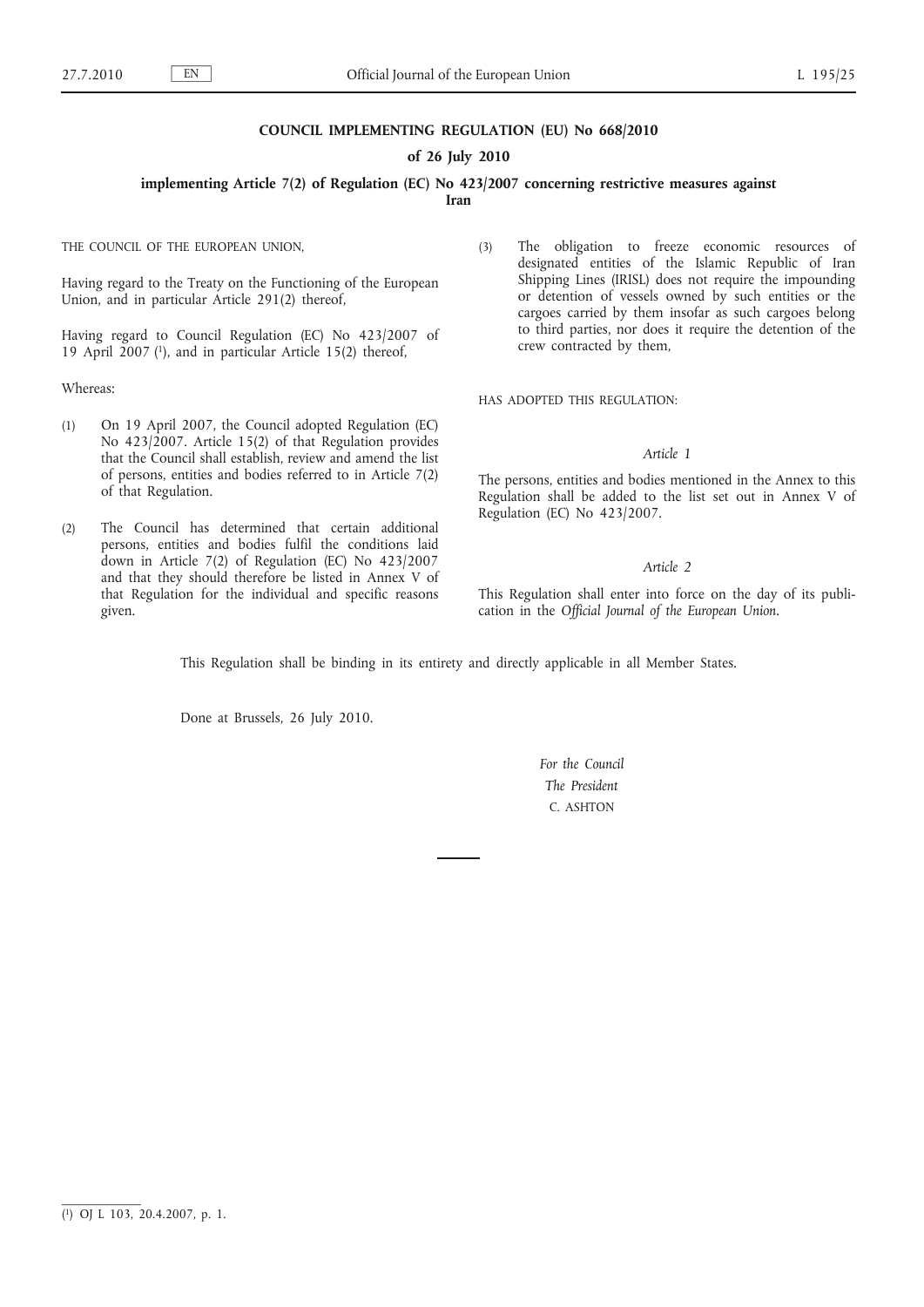## *ANNEX*

## **List of persons, entities and bodies referred to in Article 1**

### 'I. **Persons, entities and bodies involved in nuclear or ballistic missiles activities**

### A. *Natural persons*

|                | Name                                | Identifying information                                                                                                                            | Reasons                                                                                                                                                                                                               |
|----------------|-------------------------------------|----------------------------------------------------------------------------------------------------------------------------------------------------|-----------------------------------------------------------------------------------------------------------------------------------------------------------------------------------------------------------------------|
|                | Ali DAVANDARI                       |                                                                                                                                                    | Head of Bank Mellat                                                                                                                                                                                                   |
|                | Fereydoun<br><b>MAHMOUDIAN</b>      | Born on 7.11.1943 in Iran. Passport no<br>05HK31387 issued on 1.1.2002 in Iran,<br>valid until 7.8.2010<br>Granted French citizenship on 7.5.2008. | Director of Fulmen (see Part B, No 11)                                                                                                                                                                                |
| 3              | Mohammad MOKHBER                    |                                                                                                                                                    | President of the Setad Ejraie foundation, an investment<br>fund linked to Ali Khamenei, the supreme leader.<br>Member of the board of directors of Sina Bank.                                                         |
| $\overline{4}$ | Mohammad Reza<br><b>MOVASAGHNIA</b> |                                                                                                                                                    | Head of Samen Al A'Emmeh Industries Group (SAIG) also<br>known as the Cruise Missile Industry Group. This organi-<br>sation was designated under UNSCR 1747 and listed in<br>Annex IV to Regulation (EC) No 423/2007. |

## B. *Legal persons, entities and bodies*

|    | Name                                                      | Identifying information                                                                                                                | Reasons                                                                                                                                                                                                                                                                                                                                                                                                                                                  |
|----|-----------------------------------------------------------|----------------------------------------------------------------------------------------------------------------------------------------|----------------------------------------------------------------------------------------------------------------------------------------------------------------------------------------------------------------------------------------------------------------------------------------------------------------------------------------------------------------------------------------------------------------------------------------------------------|
| 1. | Azarab Industries                                         | Ferdowsi Ave, PO Box 11365-171, Tehran,<br>Iran                                                                                        | Energy sector firm that provides manufacturing support to<br>the nuclear programme, including designated proliferation<br>sensitive activities. Involved in the construction of the Arak<br>heavy-water reactor.                                                                                                                                                                                                                                         |
| 2. | Bank Mellat (including all<br>branches) and subsidiaries: | Office<br>Building,<br>327<br>Takeghani<br>Head<br>(Taleghani) Avenue, Tehran 15817, Iran;<br>P.O. Box 11365-5964, Tehran 15817, Iran; | Bank Mellat is a state-owned Iranian bank, Bank Mellat<br>engages in a pattern of conduct which supports and<br>facilitates Iran's nuclear and ballistic missile programmes.<br>It has provided banking services to UN and EU listed<br>entities or to entities acting on their behalf or at their<br>direction, or to entities owned or controlled by them. It<br>is the parent bank of First East Export Bank which is<br>designated under UNSCR 1929. |
|    | (a) Mellat Bank SB CJSC                                   | P.O. Box 24, Yerevan 0010, Republic of<br>Armenia                                                                                      | 100 % owned by Bank Mellat                                                                                                                                                                                                                                                                                                                                                                                                                               |
|    | (b) Persia International Bank<br>Plc                      | Number 6 Lothbury, Post Code: EC2R 7HH,<br>United Kingdom                                                                              | 60 % owned by Bank Mellat                                                                                                                                                                                                                                                                                                                                                                                                                                |
| 3. | Subsidiaries of Bank Melli:                               |                                                                                                                                        | Bank Melli is listed in Annex V of Regulation (EC)<br>No 423/2007, for providing or attempting to provide<br>financial support for companies which are involved in or<br>procure goods for Iran's nuclear and missile programmes.                                                                                                                                                                                                                        |
|    | (a) Arian Bank (a.k.a. Aryan<br>Bank)                     | House 2, Street Number 13, Wazir Akbar<br>Khan, Kabul, Afghanistan                                                                     | Arian Bank is a joint-venture between Bank Melli and Bank<br>Saderat.                                                                                                                                                                                                                                                                                                                                                                                    |
|    | (b) Assa Corporation                                      | ASSA CORP, 650 (or 500) Fifth Avenue, New<br>York, USA;<br>Tax ID No. 1368932 (United States)                                          | Assa Corporation is a front company created and<br>controlled by Bank Melli. It was set up by Bank Melli to<br>channel money from the United States to Iran.                                                                                                                                                                                                                                                                                             |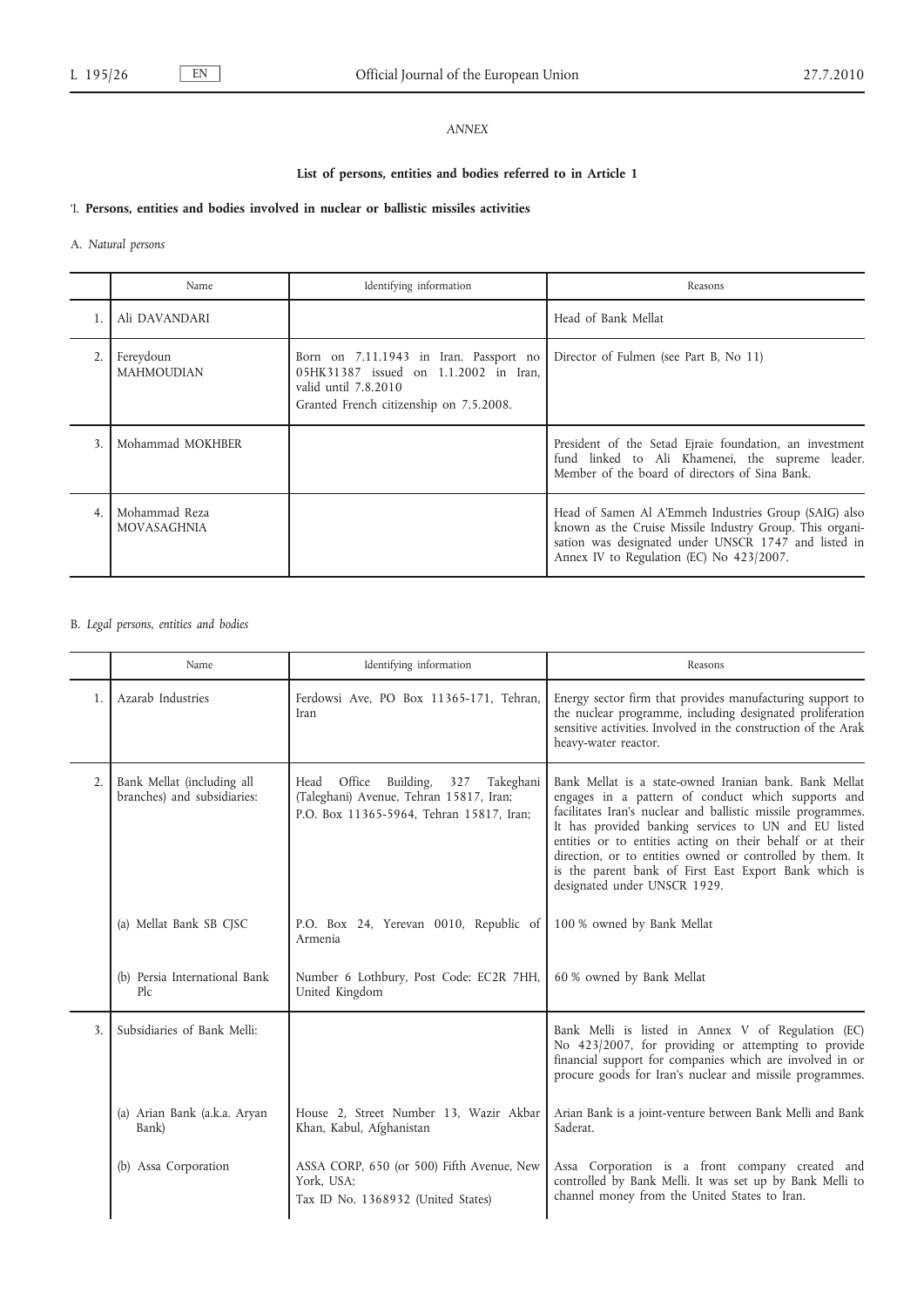| Name                                                                                                                                                              | Identifying information                                                                                                                                                                                                                                                                                                                              | Reasons                                                                                                                                                                                                 |
|-------------------------------------------------------------------------------------------------------------------------------------------------------------------|------------------------------------------------------------------------------------------------------------------------------------------------------------------------------------------------------------------------------------------------------------------------------------------------------------------------------------------------------|---------------------------------------------------------------------------------------------------------------------------------------------------------------------------------------------------------|
| (c) Assa Corporation Ltd                                                                                                                                          | 6 Britannia Place, Bath Street, St Helier JE2<br>4SU, Jersey Channel Islands                                                                                                                                                                                                                                                                         | Assa Corporation Ltd is the parent organization of Assa<br>Corporation. Owned or controlled by Bank Melli                                                                                               |
| (d) Bank Kargoshaee (a.k.a.<br>Kargosai Bank, a.k.a<br>Kargosa'i Bank)                                                                                            | 587 Mohammadiye Square, Mowlavi St.,<br>Tehran 11986, Iran                                                                                                                                                                                                                                                                                           | Bank Kargoshaee is owned by Bank Melli.                                                                                                                                                                 |
| (e) Bank Melli Iran Investment<br>Company (BMIIC)                                                                                                                 | No.2, Nader Alley, Vali-Asr Str., Tehran, Iran,<br>P.O. Box 3898-15875;<br>Alt. Location: Bldg 2, Nader Alley after<br>Beheshi Forked Road, P.O. Box 15875-3898,<br>Tehran, Iran 15116;<br>Alt., Location: Rafiee Alley, Nader Alley, 2<br>After Serahi Shahid Beheshti, Vali E Asr<br>Avenue, Tehran, Iran; Business Registration<br>Number: 89584. | Affiliated with entities sanctioned by the United States, the<br>European Union or or the United Nations since 2000.<br>Designated by the United States for being owned or<br>controlled by Bank Melli. |
| (f) Bank Melli Printing And<br>Publishing Company<br>(BMPPC)                                                                                                      | 18th Km Karaj Special Road, Tehran, Iran,<br>P.O. Box 37515-183;<br>Alt. Location: Km 16 Karaj Special Road,<br>Tehran, Iran;<br>Business Registration Number 382231                                                                                                                                                                                 | Designated by the United States for being owned or<br>controlled by Bank Melli                                                                                                                          |
| (g) Cement Investment and<br>Development Company<br>(CIDCO) (a.k.a.: Cement<br>Industry Investment and<br>Development Company,<br>CIDCO, CIDCO Cement<br>Holding) | No. 241, Mirdamad Street, Tehran, Iran                                                                                                                                                                                                                                                                                                               | Wholly owned by Bank Melli Investment Co. Holding<br>Company to manage all cement companies owned by<br><b>BMIIC</b>                                                                                    |
| (h) First Persian Equity Fund                                                                                                                                     | Walker House, 87 Mary Street, George Town,<br>Grand Cayman, KY1-9002, Cayman Islands;<br>Alt. Location: Clifton House, 7z5 Fort Street,<br>P.O. Box 190, Grand Cayman, KY1-1104;<br>Cayman Islands;<br>Alt. Location: Rafi Alley, Vali Asr Avenue,<br>Nader Alley, Tehran, 15116, Iran, P.O.Box<br>15875-3898                                        | Cayman-based fund licensed by the Iranian Government<br>for foreign investment in the Tehran Stock Exchange                                                                                             |
| (i) Future Bank BSC                                                                                                                                               | Block 304, City Centre Building, Building 199,<br>Government Avenue, Road 383, Manama,<br>Bahrain;<br>P.O. Box<br>785, City Centre Building,<br>Government Avenue, Manama, Bahrain,<br>and all branches worldwide; Business Regis-<br>tration Document: 54514-1 (Bahrain) expires<br>9 June 2009; Trade License No.: 13388<br>(Bahrain)              | Bahrain-based joint-venture majority owned and controlled<br>by Bank Melli and Bank Saderat. Chairman of Bank Melli<br>was also chairman of Future Bank                                                 |
| (j) Mazandaran Cement<br>Company                                                                                                                                  | Africa Street, Sattari Street No. 40, P.O. Box<br>121, Tehran, Iran 19688;<br>Alt Location: 40 Satari Ave. Afrigha Highway,<br>P.O. Box 19688, Tehran, Iran                                                                                                                                                                                          | Tehran-based cement company majority-owned by CIDCO.<br>Involved in large-scale construction projects                                                                                                   |
| (k) Mazandaran Textile<br>Company                                                                                                                                 | Kendovan Alley 5, Vila Street, Enghelab Ave,<br>P.O. Box 11365-9513, Tehran, Iran 11318;<br>Alt. Location: 28 Candovan Cooy Enghelab<br>Ave., P.O. Box 11318, Tehran, Iran;<br>Alt. Location: Sari Ave., Ghaemshahr, Iran                                                                                                                            | Tehran-based textile company majority-owned by BMIIC<br>and Bank Melli Investment Management Co.                                                                                                        |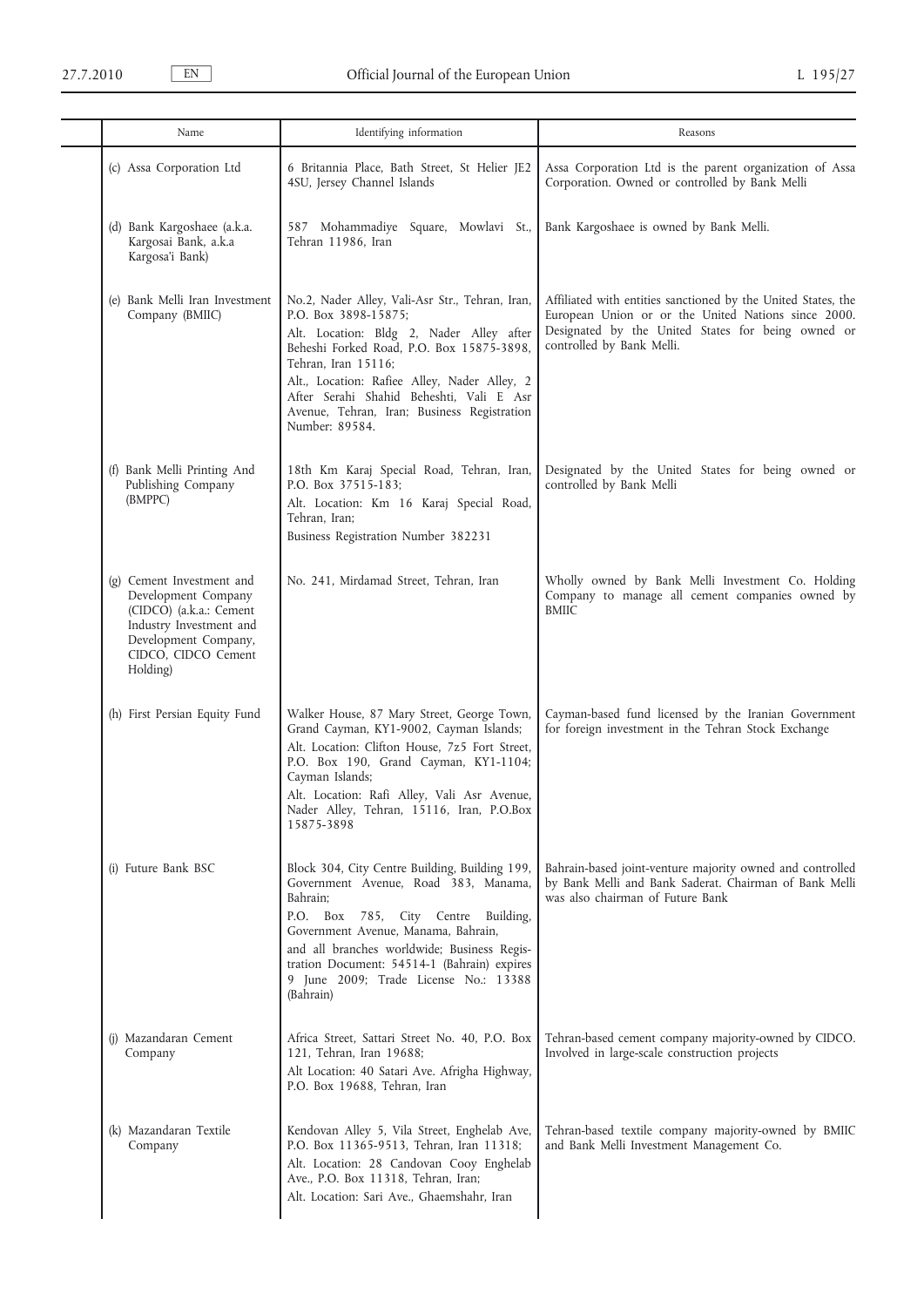|    | Name                                                                    | Identifying information                                                                                                                                       | Reasons                                                                                                                                                                                                                                                                                                                                                                                                                                                                                                                                                                             |
|----|-------------------------------------------------------------------------|---------------------------------------------------------------------------------------------------------------------------------------------------------------|-------------------------------------------------------------------------------------------------------------------------------------------------------------------------------------------------------------------------------------------------------------------------------------------------------------------------------------------------------------------------------------------------------------------------------------------------------------------------------------------------------------------------------------------------------------------------------------|
|    | (l) Mehr Cayman Ltd.                                                    | Cayman Islands; Commercial Registry Number<br>188926 (Cayman Islands)                                                                                         | Owned or controlled by Bank Melli                                                                                                                                                                                                                                                                                                                                                                                                                                                                                                                                                   |
|    | (m) Melli Agrochemical<br>Company PJS (a.k.a: Melli<br>Shimi Keshavarz) | Mola Sadra Street, 215 Khordad, Sadr Alley<br>No. 13, Vanak Sq., P.O. Box 15875-1734,<br>Tehran, Iran                                                         | Owned or controlled by Bank Melli                                                                                                                                                                                                                                                                                                                                                                                                                                                                                                                                                   |
|    | (n) Melli Investment Holding<br>International                           | 514 Business Avenue Building, Deira, P.O. Box<br>181878, Dubai, United Arab Emirates;<br>Registration Certificate Number (Dubai) 0107<br>issued 30. Nov 2005. | Owned or controlled by Bank Melli                                                                                                                                                                                                                                                                                                                                                                                                                                                                                                                                                   |
|    | (o) Shomal Cement Company<br>(a.k.a: Siman Shomal)                      | Dr Beheshti Ave No. 289, Tehran, Iran<br>151446:<br>Alt. Location: 289 Shahid Baheshti Ave., P.O.<br>Box 15146, Tehran, Iran                                  | Owned or controlled by, or acts on behalf of DIO                                                                                                                                                                                                                                                                                                                                                                                                                                                                                                                                    |
| 4. | Bank Refah                                                              | 40, North Shiraz Street, Mollasadra Ave.,<br>Vanak Sq., Tehran, Iran                                                                                          | Banque Refah took over Bank Melli's outstanding trans-<br>actions following the sanctions imposed on the latter<br>bank by the European Union                                                                                                                                                                                                                                                                                                                                                                                                                                       |
| 5. | Bank Saderat Iran (including all<br>branches) and subsidiaries          | Bank Saderat Tower, 43 Somayeh Ave,<br>Tehran, Iran.                                                                                                          | Bank Saderat is an Iranian state-owned bank (94 %-owned<br>by IRN government). Bank Saderat has provided financial<br>services for entities procuring on behalf of Iran's nuclear<br>and ballistic missile programmes, including entities<br>designated under UNSCR 1737. Bank Saderat handled<br>DIO (sanctioned in UNSCR 1737) and Iran Electronics<br>Industries payments and letters of credit as recently as<br>March 2009. In 2003 Bank Saderat handled letter of<br>credit on behalf of IRN nuclear-related Mesbah Energy<br>Company (subsequently sanctioned in UNSR 1737). |
|    | (a) BankSaderat PLC (London)                                            | 5 Lothbury, London, EC2R 7HD, UK                                                                                                                              | 100 % owned subsidiary of Bank Saderat                                                                                                                                                                                                                                                                                                                                                                                                                                                                                                                                              |
| 6. | Banque Sina                                                             | 187, Avenue Motahari, Teheran, Iran                                                                                                                           | This bank is closely linked to the interests of the "Daftar"<br>(Leader's office: administration composed of around 500<br>officers). It thus contributes to the financing of the<br>regime's strategic interests.                                                                                                                                                                                                                                                                                                                                                                  |
| 7. | ESNICO (Equipment Supplier<br>for Nuclear Industries<br>Corporation)    | No1, 37th Avenue, Asadabadi Street, Tehran,<br>Iran                                                                                                           | Procures industrial goods, specifically for the nuclear<br>programme activities carried out by AEOI, Novin Energy<br>and Kalaye Electric Company (all designated under UNSCR<br>1737). ESNICO's Director is Haleh Bakhtiar (designated in<br><b>UNSCR 1803).</b>                                                                                                                                                                                                                                                                                                                    |
| 8. | Etemad Amin Invest Co Mobin                                             | Pasadaran Av. Tehran, Iran                                                                                                                                    | Close to Naftar and to Bonyad-e Mostazafan, Etemad Amin<br>Invest Co Mobin contributes to the financing of the<br>strategic interests of the regime and of the Iranian<br>parallel State.                                                                                                                                                                                                                                                                                                                                                                                           |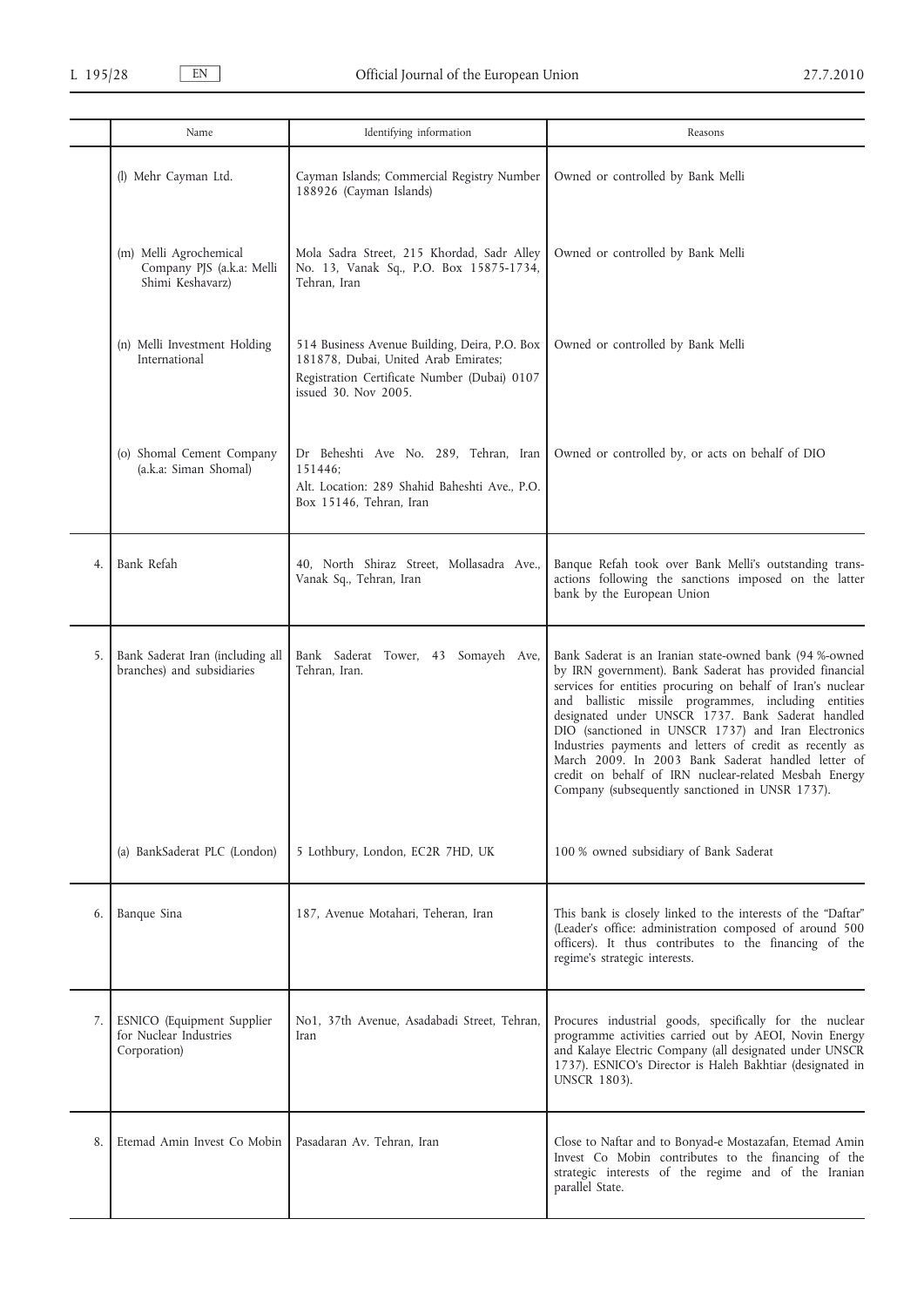|     | Name                                                                                    | Identifying information                                                                                                                                                                                                                                                                                 | Reasons                                                                                                                                                                                                                                                                                                                                                                                                                                                                                                                                                                                                                                                                                                                                                                                                                                                                                                                                                                                                                                                             |
|-----|-----------------------------------------------------------------------------------------|---------------------------------------------------------------------------------------------------------------------------------------------------------------------------------------------------------------------------------------------------------------------------------------------------------|---------------------------------------------------------------------------------------------------------------------------------------------------------------------------------------------------------------------------------------------------------------------------------------------------------------------------------------------------------------------------------------------------------------------------------------------------------------------------------------------------------------------------------------------------------------------------------------------------------------------------------------------------------------------------------------------------------------------------------------------------------------------------------------------------------------------------------------------------------------------------------------------------------------------------------------------------------------------------------------------------------------------------------------------------------------------|
| 9.  | Export Development Bank of<br>Iran (EDBI) (including all<br>branches) and subsidiaries: | Export Development Building, Next to the<br>15th Alley, Bokharest Street, Argentina<br>Square, Tehran, Iran;<br>Tose'e Tower, Corner of 15th St., Ahmad<br>Qasir Ave., Argentine Square, Tehran, Iran;<br>No. 129, 21 's Khaled Eslamboli, No. 1<br>Building, Tehran, Iran;<br>C.R. No. 86936<br>(Iran) | The Export Development Bank of Iran (EDBI) has been<br>involved in the provision of financial services to<br>companies connected to Iran's programmes of proliferation<br>concern and has helped UN-designated entities to<br>circumvent and breach sanctions. It provides financial<br>services to MODAFL-subordinate entities and to their<br>front companies which support Iran's nuclear and<br>ballistic missile programmes. It has continued to handle<br>payments for Bank Sepah, post-designation by the UN,<br>including payments related to Iran's nuclear and ballistic<br>missile programmes. EDBI has handled transactions linked<br>to Iran's defence and missile entities, many of which have<br>been sanctioned by UNSC. EDBI served as a leading inter-<br>mediary handling Bank Sepah's (sanctioned by UNSC since<br>2007) financing, including WMD-related payments. EDBI<br>provides financial services to various MODAFL entities and<br>has facilitated ongoing procurement activities of front<br>companies associated with MODAFL entities. |
|     | (a) EDBI Exchange Company                                                               | Tose'e Tower, Corner of 15th St., Ahmad<br>Qasir Ave.; Argentine Square, Tehran, Iran                                                                                                                                                                                                                   | Tehran-based EDBI Exchange Company is 70 %- owned by<br>Export Development Bank of Iran (EDBI). It was designated<br>by the United States in October 2008 for being owned or<br>controlled by EDBI.                                                                                                                                                                                                                                                                                                                                                                                                                                                                                                                                                                                                                                                                                                                                                                                                                                                                 |
|     | (b) EDBI Stock Brokerage<br>Company                                                     | Tose'e Tower, Corner of 15th St., Ahmad<br>Qasir Ave.; Argentine Square, Tehran, Iran                                                                                                                                                                                                                   | Tehran-based EDBI Stock Brokerage Company is a wholly<br>owned subsidiary of Export Development Bank of Iran<br>(EDBI). It was designated by the United States in October<br>2008 for being owned or controlled by EDBI.                                                                                                                                                                                                                                                                                                                                                                                                                                                                                                                                                                                                                                                                                                                                                                                                                                            |
|     | (c) Banco Internacional De<br>Desarrollo CA                                             | Urb. El Rosal, Avenida Francesco de Miranda,<br>Edificio Dozsa, Piso 8, Caracas C.P. 1060,<br>Venezuela                                                                                                                                                                                                 | Banco Internacional De Desarrollo CA is owned by the<br>Export Development Bank of Iran.                                                                                                                                                                                                                                                                                                                                                                                                                                                                                                                                                                                                                                                                                                                                                                                                                                                                                                                                                                            |
| 10. | Fajr Aviation Composite<br>Industries                                                   | Mehrabad Airport, PO Box 13445-885,<br>Tehran, Iran                                                                                                                                                                                                                                                     | A subsidiary of the IAIO within MODAFL (listed in the EU<br>Common Position 2007/140/CFSP), which primarily<br>produces composite materials for the aircraft industry,<br>but also linked to the development of carbon fibre capa-<br>bilities for nuclear and missile applications. Linked to the<br>Technology Cooperation Office. Iran has recently<br>announced its intention to mass produce new generation<br>centrifuges which will require FACI carbon fibre production<br>capabilities.                                                                                                                                                                                                                                                                                                                                                                                                                                                                                                                                                                    |
| 11. | Fulmen                                                                                  | 167 Darya boulevard - Shahrak Ghods, 14669<br>- 8356 Tehran.                                                                                                                                                                                                                                            | Fulmen was involved in the installation of electrical<br>equipment on the Qom/Fordoo site at a time when the<br>existence of the site had not yet been revealed.                                                                                                                                                                                                                                                                                                                                                                                                                                                                                                                                                                                                                                                                                                                                                                                                                                                                                                    |
|     | (a) Arya Niroo Nik                                                                      | Suite 5 - 11th floor - Nahid Bldg, Shahnazari<br>Street - Mohseni Square Tehran                                                                                                                                                                                                                         | Arya Niroo Nik is a shell company used by Fulmen for<br>some of its operations.                                                                                                                                                                                                                                                                                                                                                                                                                                                                                                                                                                                                                                                                                                                                                                                                                                                                                                                                                                                     |
| 12. | Future Bank BSC                                                                         | Block 304. City Centre Building. Building 199,<br>Government Avenue, Road 383, Manama,<br>Bahrain. PO Box 785;<br>Business Registration 2kDocument: 54514-1<br>(Bahrain) expires 9 Jun 2009; Trade License<br>No 13388 (Bahrain)                                                                        | Two-thirds of Bahrain-based Future Bank are owned by<br>Iranian state banks. EU-designated Bank Melli and Bank<br>Saderat each own one-third of the shares, the remaining<br>third being held by Ahli United Bank (AUB) of Bahrain.<br>Although AUB still owns its shares of Future Bank,<br>according to its 2007 annual report, AUB no longer<br>exercises significant influence over the bank which is<br>effectively controlled by its Iranian parents both of which<br>are singled out in UNSCR 1803 as Iranian banks requiring<br>particular "vigilance". The tight links between Future Bank<br>and Iran are further evidenced by the fact that the<br>Chairman of Bank Melli has also held concurrently the<br>position of Chairman of Future Bank.                                                                                                                                                                                                                                                                                                         |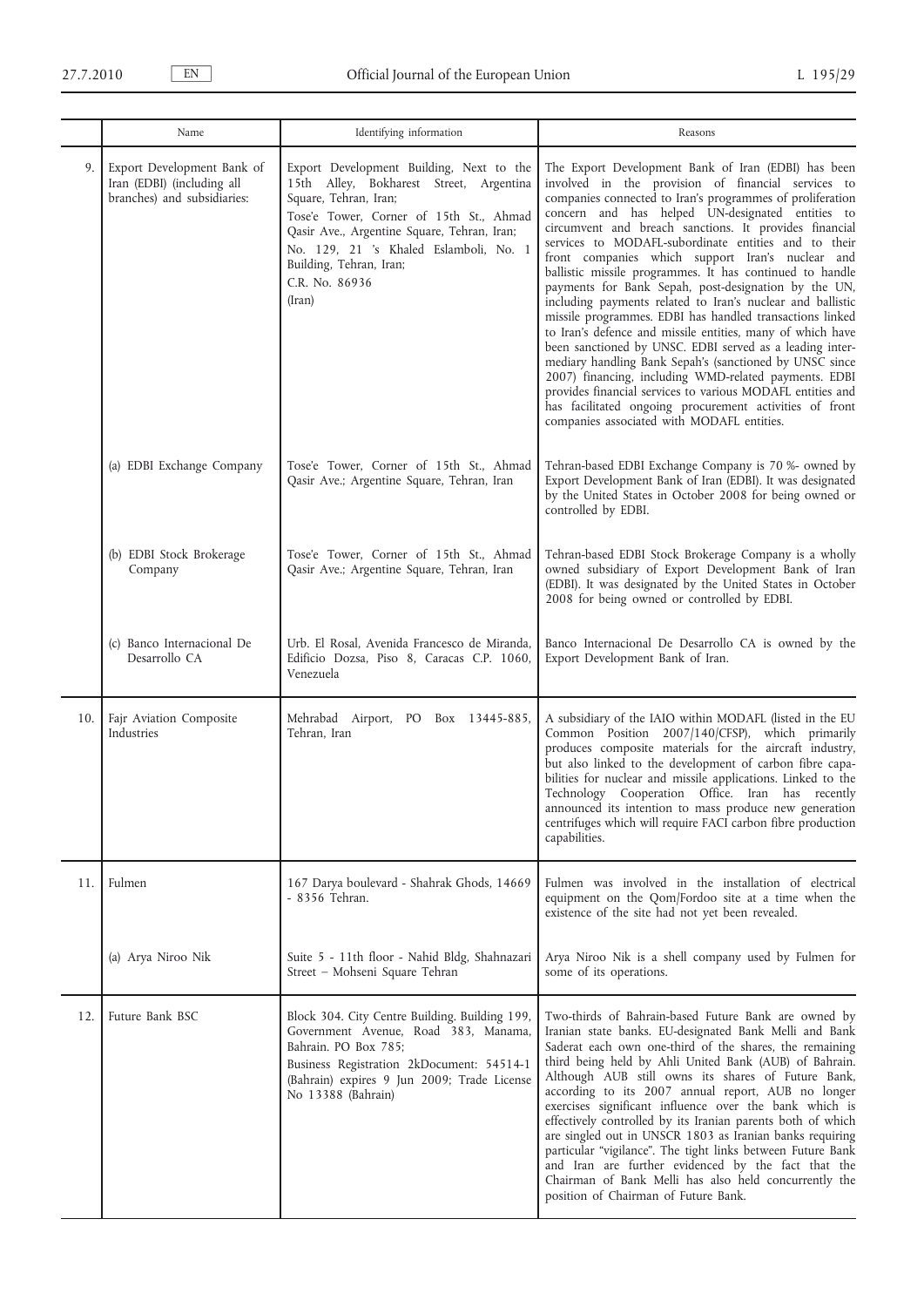|     | Name                                                                                                                                                                                                                                                                                                                       | Identifying information                                                                                                                                                                                                                                                                                                            | Reasons                                                                                                                                                                                                                                                                                                                                                                                                                                                                                                                       |
|-----|----------------------------------------------------------------------------------------------------------------------------------------------------------------------------------------------------------------------------------------------------------------------------------------------------------------------------|------------------------------------------------------------------------------------------------------------------------------------------------------------------------------------------------------------------------------------------------------------------------------------------------------------------------------------|-------------------------------------------------------------------------------------------------------------------------------------------------------------------------------------------------------------------------------------------------------------------------------------------------------------------------------------------------------------------------------------------------------------------------------------------------------------------------------------------------------------------------------|
| 13. | Industrial Development &<br>Renovation Organization<br>(IDRO)                                                                                                                                                                                                                                                              |                                                                                                                                                                                                                                                                                                                                    | Government body responsible for acceleration of Iran's<br>industrialisation. Controls various companies involved in<br>work for the nuclear and missile programmes and<br>involved in the foreign procurement advanced manufac-<br>turing technology in order to support them.                                                                                                                                                                                                                                                |
| 14. | Iran Aircraft Industries (IACI)                                                                                                                                                                                                                                                                                            |                                                                                                                                                                                                                                                                                                                                    | A subsidiary of the IAIO within MODAFL (listed in the EU<br>Common Position 2007/140/CFSP). Manufactures, repairs,<br>and conducts overhauls of airplanes and aircraft engines<br>and procures aviation-related parts often of US-origin<br>typically via foreign intermediaries. IACI and its subsidiaries<br>also have been detected using a worldwide network of<br>brokers seeking to procure aviation-related goods.                                                                                                     |
| 15. | Iran Aircraft Manufacturing<br>Company (a.k.a: HESA, HESA<br>Trade Center, HTC, IAMCO,<br>IAMI, Iran Aircraft Manufac-<br>turing Company, Iran Aircraft<br>Manufacturing Industries,<br>Karkhanejate Sanaye Hava-<br>paymaie Iran, Hava Peyma<br>Sazi-e Iran, Havapeyma<br>Sazhran, Havapeyma Sazi Iran,<br>Hevapeimasazi) | P.O. Box 83145-311, 28 km Esfahan -<br>Tehran Freeway, Shahin Shahr, Esfahan, Iran;<br>P.O. Box 14155-5568, No. 27 Ahahamat<br>Aave., Vallie Asr Square, Tehran 15946, Iran;<br>P.O. Box 81465-935, Esfahan, Iran;<br>Shahih Shar Industrial Zone, Isfahan, Iran; P.O.<br>Box 8140, No. 107 Sepahbod Gharany Ave.,<br>Tehran, Iran | Owned or controlled by, or acts on behalf of MODAFL<br>(listed in the EU Common Position 2007/140/CFSP)                                                                                                                                                                                                                                                                                                                                                                                                                       |
| 16. | Iran Centrifuge Technology<br>Company (a.k.a. TSA or TESA)                                                                                                                                                                                                                                                                 |                                                                                                                                                                                                                                                                                                                                    | TESA has taken over the activities of Farayand Technique<br>(designated under UNSCR 1737). It manufactures uranium<br>enrichment centrifuge parts, and is directly supporting<br>proliferation sensitive activity that Iran is required to<br>suspend by UNSCRs. Carries out work for Kalaye Electric<br>Company (designated under UNSCR 1737).                                                                                                                                                                               |
| 17. | Iran Communications<br>Industries (ICI)                                                                                                                                                                                                                                                                                    | PO Box 19295-4731, Pasdaran Avenue,<br>Tehran, Iran;<br>Alternative address: PO Box 19575-131, 34<br>Apadana Avenue, Tehran, Iran;<br>Alternative address: Shahid Langary Street,<br>Nobonyad Square Ave, Pasdaran, Tehran                                                                                                         | Iran Communications Industries, a subsidiary of Iran<br>Electronics Industries (listed in the EU Common Position<br>2007/140/CFSP), produces various items including<br>communication systems, avionics, optics and electro-<br>optics devices, micro-electronics, information technology,<br>test and measurement, telecommunication security, elec-<br>tronic warfare, radar tube manufacture and refurbishment,<br>and missile launchers. These items can be used in<br>programmes that are under sanction per UNSCR 1737. |
| 18. | Iran Insurance Company (a.k.a.<br>Bimeh Iran)                                                                                                                                                                                                                                                                              | P.O. Box 14155-6363, 107 Fatemi Ave.,<br>Tehran, Iran                                                                                                                                                                                                                                                                              | Iran Insurance Company has insured the purchase of<br>various items that can be used in programs that are sanc-<br>tioned by UNSCR 1737. Purchased items insured include<br>helicopter spare parts, electronics, and computers with<br>applications in aircraft and missile navigation.                                                                                                                                                                                                                                       |
| 19. | Iranian Aviation Industries<br>Organization (IAIO)                                                                                                                                                                                                                                                                         | 107 Sepahbod Gharani Avenue, Tehran, Iran                                                                                                                                                                                                                                                                                          | A MODAFL (listed in the EU Common Position<br>2007/140/CFSP) organisation responsible for planning<br>and managing Iran's military aviation industry                                                                                                                                                                                                                                                                                                                                                                          |
| 20. | Isfahan Optics                                                                                                                                                                                                                                                                                                             | P.O. Box 81465-117, Isfahan, Iran                                                                                                                                                                                                                                                                                                  | Owned or controlled by, or acts on behalf of Iran<br>Electronics Industries (listed in the EU Common Position<br>2007/140/CFSP)                                                                                                                                                                                                                                                                                                                                                                                               |
| 21. | Javedan Mehr Toos                                                                                                                                                                                                                                                                                                          |                                                                                                                                                                                                                                                                                                                                    | Engineering firm that procures for the Atomic Energy<br>Organisation of Iran which was designated under UNSCR<br>1737                                                                                                                                                                                                                                                                                                                                                                                                         |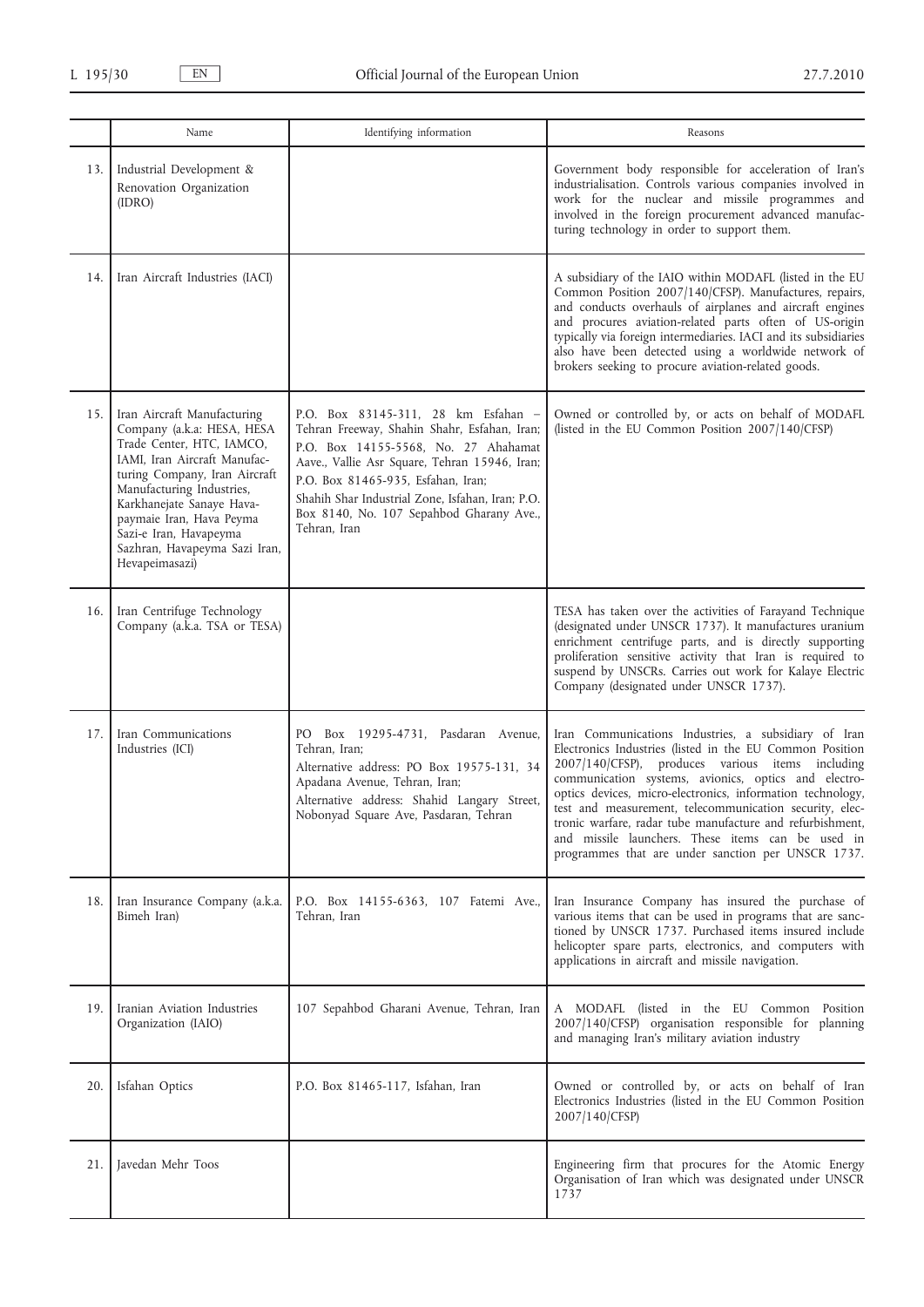|     | Name                                                                                                                   | Identifying information                                                                                                                                                                                                                                                                         | Reasons                                                                                                                                                                                                                                                                                                                                                                                                                                                                                                                                                                                                                                                  |
|-----|------------------------------------------------------------------------------------------------------------------------|-------------------------------------------------------------------------------------------------------------------------------------------------------------------------------------------------------------------------------------------------------------------------------------------------|----------------------------------------------------------------------------------------------------------------------------------------------------------------------------------------------------------------------------------------------------------------------------------------------------------------------------------------------------------------------------------------------------------------------------------------------------------------------------------------------------------------------------------------------------------------------------------------------------------------------------------------------------------|
| 22. | Kala Naft                                                                                                              | Kala Naft Tehran Co, P.O. Box 15815/1775,<br>Gharani Avenue, Tehran, Iran;<br>No 242 Shahid Kalantri Street - Near Karim<br>Khan Bridge - Sepahbod Gharani Avenue,<br>Teheran:<br>Kish Free Zone, Trade Center, Kish Island, Iran;<br>Kala Ltd., NIOC House, 4 Victoria Street,<br>London Sw1H1 | Trades equipment for oil and gas sector that can be used<br>for Iran's nuclear program. Attempted to procure material<br>(very hard-wearing alloy gates) which have no use outside<br>the nuclear industry. Has links to companies involved in<br>Iran's nuclear program.                                                                                                                                                                                                                                                                                                                                                                                |
| 23. | Machine Sazi Arak                                                                                                      | 4th km Tehran Road, PO Box 148, Arak, Iran                                                                                                                                                                                                                                                      | Energy sector firm affiliated with IDRO that provides<br>manufacturing support to the nuclear programme,<br>including designated proliferation sensitive activities.<br>Involved in the construction of the Arak heavy-water<br>reactor. UK distributed an export denial notice in July<br>2009 against Machine Sazi Arak for an "alumina graphite<br>stopper rod." In May 2009 Sweden denied the export to<br>Machine Sazi Arak of "cladding of dish ends for pressure<br>vessels".                                                                                                                                                                     |
| 24. | MASNA (Moierat Saakht<br>Niroogahye Atomi Iran)<br>Managing Company for the<br>Construction of Nuclear Power<br>Plants |                                                                                                                                                                                                                                                                                                 | Subordinate to AEOI and Novin Energy (both designated<br>under UNSCR 1737). Involved in the development of<br>nuclear reactors.                                                                                                                                                                                                                                                                                                                                                                                                                                                                                                                          |
| 25. | Parto Sanat Co                                                                                                         | No. 1281 Valiasr Ave., Next to 14th St.,<br>Tehran, Iran.                                                                                                                                                                                                                                       | Manufacturer of frequency changers and it is capable of<br>developing/modifying<br>imported<br>foreign<br>frequency<br>changers in a way that makes them usable in gas centrifuge<br>enrichment. It is deemed to be involved in nuclear prolif-<br>eration activities.                                                                                                                                                                                                                                                                                                                                                                                   |
| 26. | Passive Defense Organization                                                                                           |                                                                                                                                                                                                                                                                                                 | Responsible for the selection and construction of strategic<br>facilities, including - according to Iranian statements - the<br>uranium enrichment site at Fordow (Qom) built without<br>being declared to the IAEA contrary to Iran's obligations<br>(affirmed in a resolution by the IAEA Board of Governors).<br>Brigadier General Gholam-Reza Jalali, former IRGC is<br>PDO's chairman.                                                                                                                                                                                                                                                              |
| 27. | Post Bank                                                                                                              | Motahari<br>Tehran,<br>237,<br>Ave.,<br>1587618118                                                                                                                                                                                                                                              | Iran   Post Bank has evolved from being an Iranian domestic<br>bank to a bank which facilitates Iran's international trade.<br>Acts on behalf of Bank Sepah (designated under UNSCR<br>1747), carrying out Bank Sepah's transactions and hiding<br>Bank Sepah's connection with transactions in order to<br>circumvent sanctions. In 2009 Post Bank facilitated<br>business on behalf of Bank Sepah between Iran's defence<br>industries and overseas beneficiaries. Has facilitated<br>business with front company for DPRK's Tranchon<br>Commercial Bank, known for facilitating proliferation-<br>related-related business between Iran and the DPRK. |
| 28. | Raka                                                                                                                   |                                                                                                                                                                                                                                                                                                 | A department of Kalaye Electric Company (designated<br>under UNSCR 1737). Established in late 2006, it was<br>responsible for the construction of the Uranium<br>enrichment plant at Fordow(Qom).                                                                                                                                                                                                                                                                                                                                                                                                                                                        |
| 29. | Research Institute of Nuclear<br>Science & Technology (a.k.a.<br>Nuclear Science & Technology<br>Research Institute)   |                                                                                                                                                                                                                                                                                                 | Subordinate to the AEOI and continuing the work of its<br>former Research Division. Its managing director is AEOI<br>Vice President Mohammad Ghannadi (designated in<br>UNSCR 1737).                                                                                                                                                                                                                                                                                                                                                                                                                                                                     |
| 30. | Schiller Novin                                                                                                         | Gheytariyeh Avenue - no153 - 3rd Floor - PO<br>BOX 17665/153 6 19389 Teheran                                                                                                                                                                                                                    | Acting on behalf of Defense Industries Organisation (DIO).                                                                                                                                                                                                                                                                                                                                                                                                                                                                                                                                                                                               |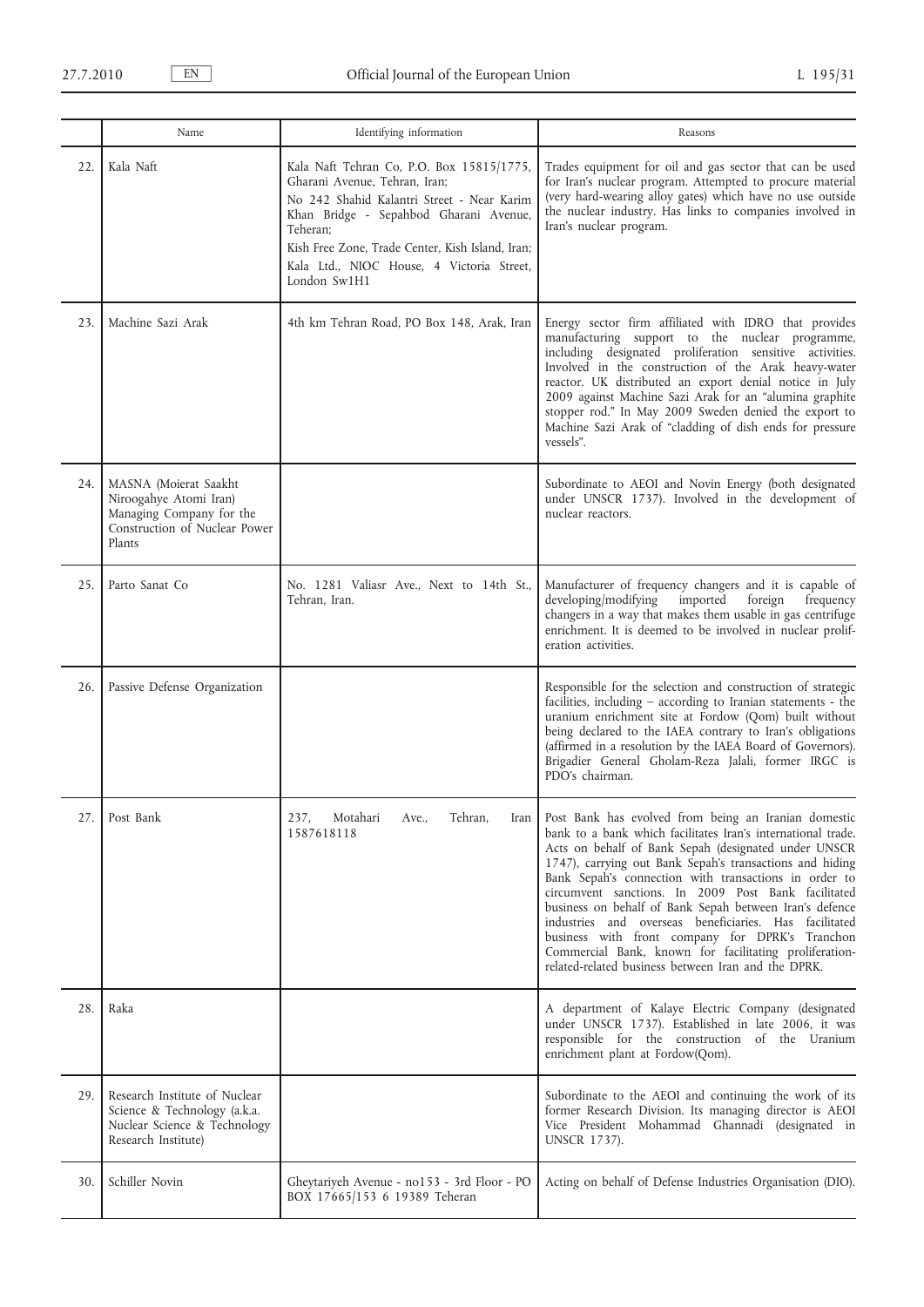|     | Name                                                                        | Identifying information | Reasons                                                                                                                                                                                                      |
|-----|-----------------------------------------------------------------------------|-------------------------|--------------------------------------------------------------------------------------------------------------------------------------------------------------------------------------------------------------|
| 31. | Shahid Ahmad Kazemi<br>Industrial Group                                     |                         | SAKIG develops and produces surface-to-air missiles<br>systems for Iran's military. It maintains military, missile,<br>and air defense projects and procures goods from Russia,<br>Belarus, and North Korea. |
| 32. | Shakhese Behbud Sanat                                                       |                         | Involved in the production of equipment and parts for the<br>nuclear fuel cycle.                                                                                                                             |
| 33. | Technology Cooperation Office<br>(TCO) of the Iranian President's<br>Office | Tehran, Iran            | Responsible for Iran's technological advancement through<br>relevant foreign procurement and training links. Supports<br>the nuclear and missile programmes.                                                 |
| 34. | Yasa Part, (including all<br>branches) and subsidiaries:                    |                         | Company dealing with procurement activities related to the<br>purchase of materials and technologies necessary to nuclear<br>and ballistic programmes.                                                       |
|     | (a) Arfa Paint Company                                                      |                         | Acting on behalf of Yasa Part.                                                                                                                                                                               |
|     | (b) Arfeh Company                                                           |                         | Acting on behalf of Yasa Part.                                                                                                                                                                               |
|     | (c) Farasepehr Engineering<br>Company                                       |                         | Acting on behalf of Yasa Part.                                                                                                                                                                               |
|     | (d) Hosseini Nejad Trading Co.                                              |                         | Acting on behalf of Yasa Part.                                                                                                                                                                               |
|     | (e) Iran Saffron Company or<br>Iransaffron Co.                              |                         | Acting on behalf of Yasa Part.                                                                                                                                                                               |
|     | (f) Shetab G.                                                               |                         | Acting on behalf of Yasa Part.                                                                                                                                                                               |
|     | (g) Shetab Gaman                                                            |                         | Acting on behalf of Yasa Part.                                                                                                                                                                               |
|     | (h) Shetab Trading                                                          |                         | Acting on behalf of Yasa Part.                                                                                                                                                                               |
|     | (i) Y.A.S. Co. Ltd                                                          |                         | Acting on behalf of Yasa Part.                                                                                                                                                                               |

# II. **Islamic Revolutionary Guard Corps (IRGC)**

A. *Natural persons*

| Name                                  | Identifying information     | Reasons                              |
|---------------------------------------|-----------------------------|--------------------------------------|
| Rear Admiral Ali FADAVI               |                             | Commander of IRGC Navy               |
| Parviz FATAH                          | Born in 1961                | Deputy Commander of Khatam al Anbiya |
| BrigGen Mohammad Reza<br><b>NAQDI</b> | Born in 1953, Nadjaf (Iraq) | Commander of Basij Resistance Force  |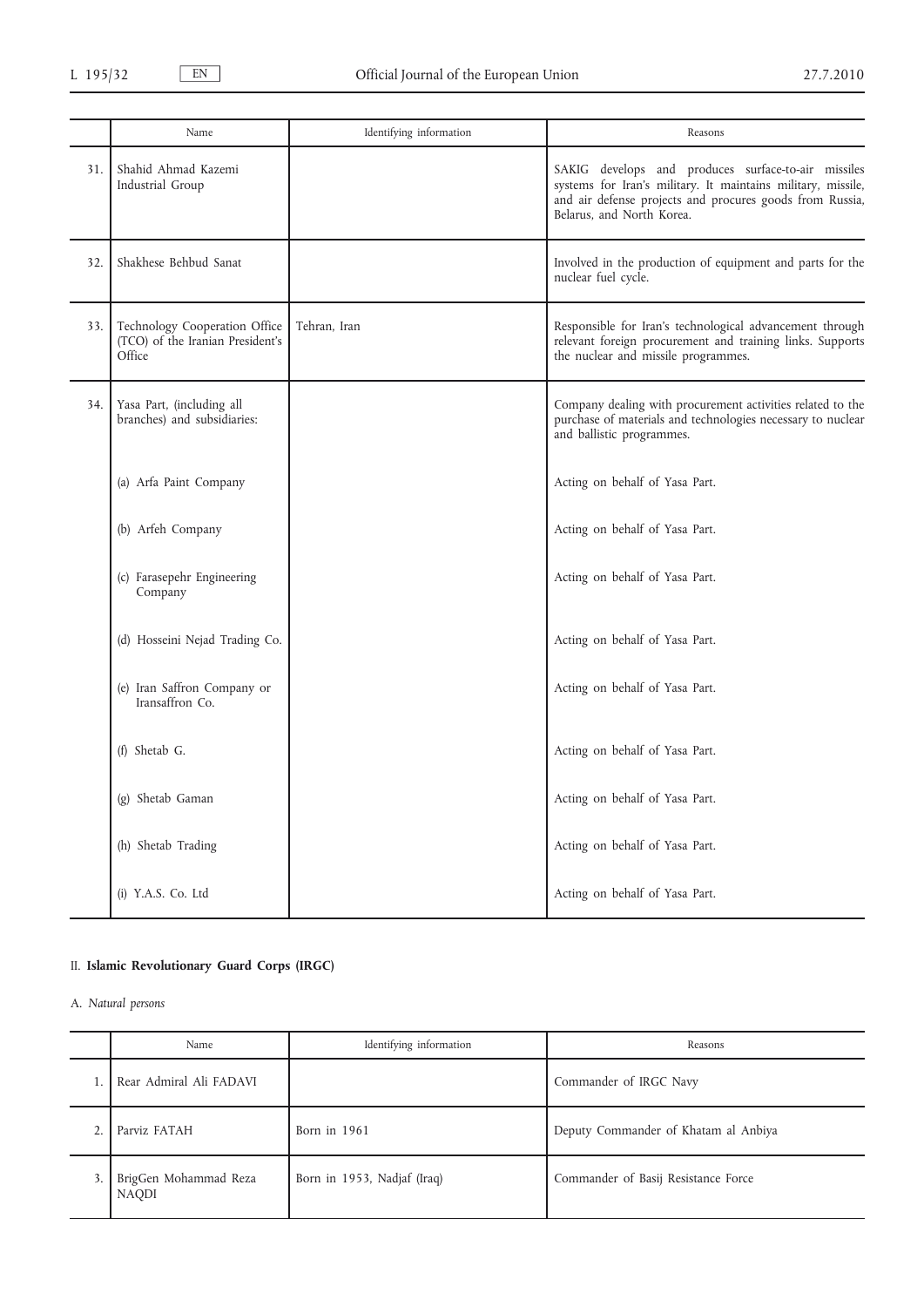|    | Name                                             | Identifying information | Reasons                         |
|----|--------------------------------------------------|-------------------------|---------------------------------|
| 4. | BrigGen Mohammad PAKPUR                          |                         | Commander of IRGC Ground Forces |
| 5. | Rostam QASEMI (a.k.a. Rostam<br><b>GHASEMI</b> ) | Born in 1961            | Commander of Khatam al-Anbiya   |
| 6. | BrigGen Hossein SALAMI                           |                         | Deputy Commander of IRGC        |

# B. *Legal persons, entities and bodies*

|                  | Name                                                                    | Identifying information | Reasons                                                                                                                                                                                                                                                                                                                                                                                                                                                                                                                                                                                                                                                                                                                                                                                                                                                                                                                                                                                                            |
|------------------|-------------------------------------------------------------------------|-------------------------|--------------------------------------------------------------------------------------------------------------------------------------------------------------------------------------------------------------------------------------------------------------------------------------------------------------------------------------------------------------------------------------------------------------------------------------------------------------------------------------------------------------------------------------------------------------------------------------------------------------------------------------------------------------------------------------------------------------------------------------------------------------------------------------------------------------------------------------------------------------------------------------------------------------------------------------------------------------------------------------------------------------------|
| 1.               | Islamic Revolutionary Guard<br>Corps (IRGC)                             | Tehran, Iran            | Responsible for Iran's nuclear programme. Has operational<br>control for Iran's ballistic missile programme. Has<br>undertaken procurement attempts for to support Irans<br>ballistic missiles and nuclear programmes                                                                                                                                                                                                                                                                                                                                                                                                                                                                                                                                                                                                                                                                                                                                                                                              |
| $\overline{2}$ . | IRGC-Air Force Al-Ghadir<br>Missile Command                             |                         | The IRGC-Air Force Al-Ghadir Missile Command is a<br>specific element within the IRGC Air Force that has been<br>working with SBIG (designated under UNSCR 1737) with<br>the FATEH 110, short range ballistic missile as well as the<br>Ashura medium range ballistic missile. This command<br>appears to be the entity that actually has the operational<br>control of the missiles.                                                                                                                                                                                                                                                                                                                                                                                                                                                                                                                                                                                                                              |
| 3.               | Naserin Vahid                                                           |                         | Naserin Vahid produces weapons parts on behalf of the<br>IRGC. An IRGC front company.                                                                                                                                                                                                                                                                                                                                                                                                                                                                                                                                                                                                                                                                                                                                                                                                                                                                                                                              |
| 4.               | IRGC Qods Force                                                         | Tehran. Iran            | Iran's Islamic Revolutionary Guard Corps (IRGC) Qods<br>Force is responsible for operations outside Iran and is<br>Tehran's principal foreign policy tool for special operations<br>and support to terrorists and Islamic militants abroad.<br>Hizballah used Qods Force-supplied rockets, anti-ship<br>cruise missiles (ASCMs), man-portable air defense systems<br>(MANPADS), and unmanned aerial vehicles (UAVs) in the<br>2006 conflict with Israel and benefited from Qods Force<br>training on these systems, according to press reporting.<br>According to a variety of reporting, the Qods Force<br>continues to re-supply and train Hizballah on advanced<br>weaponry, anti-aircraft missiles, and long-range rockets.<br>The Qods Force continues to provide limited lethal<br>support, training, and funding to Taliban fighters in<br>southern and western Afghanistan including small arms,<br>ammunition, mortars, and short-range battlefield rockets.<br>Commander has been sanctioned under UNSCR |
| 5.               | Sepanir Oil and Gas Energy<br>Engineering Company (a.k.a.<br>Sepah Nir) |                         | A subsidiary of Khatam al-Anbya Construction Head-<br>quarters which was designated under UNSCR 1929.<br>Sepanir Oil and Gas Engineering Company is participating<br>in Iran's South Pars offshore Phase 15-16 gas field devel-<br>opment project.                                                                                                                                                                                                                                                                                                                                                                                                                                                                                                                                                                                                                                                                                                                                                                 |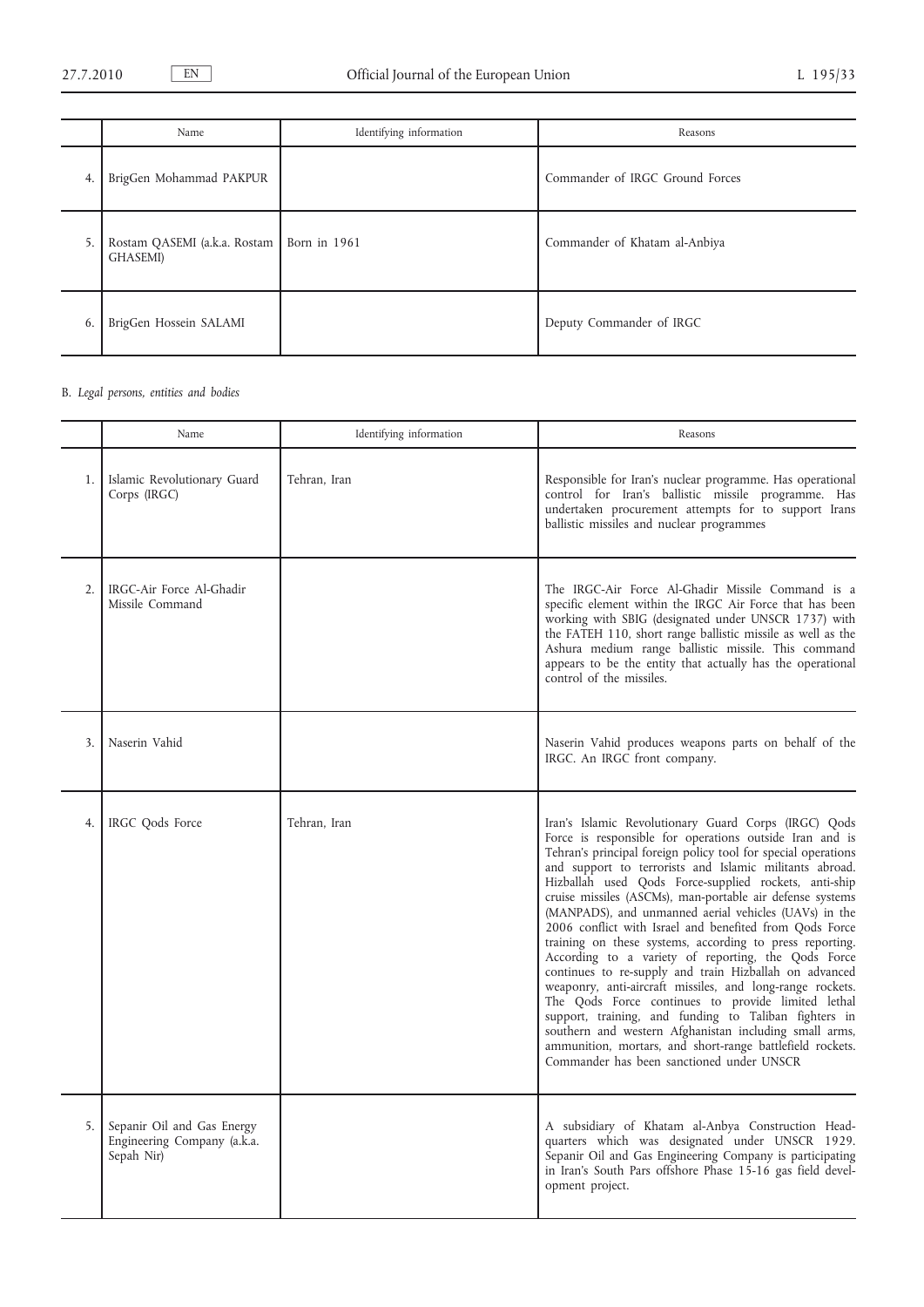# III. **Islamic Republic of Iran Shipping Lines (IRISL)**

|    | Name                                                                                                | Identifying information                                                                                                                                                                                                                                                                            | Reasons                                                                                                                                                                                                                                                                                                                                                                                                                                                                                                  |
|----|-----------------------------------------------------------------------------------------------------|----------------------------------------------------------------------------------------------------------------------------------------------------------------------------------------------------------------------------------------------------------------------------------------------------|----------------------------------------------------------------------------------------------------------------------------------------------------------------------------------------------------------------------------------------------------------------------------------------------------------------------------------------------------------------------------------------------------------------------------------------------------------------------------------------------------------|
| 1. | Islamic Republic of Iran<br>Shipping Lines (IRISL)<br>(including all branches) and<br>subsidiaries: | No. 37, Aseman Tower, Sayyade Shirazee<br>Square, Pasdaran Ave., PO Box 19395-1311.<br>Tehran. Iran;<br>No. 37, Corner of 7th Narenjestan, Sayad<br>Shirazi Square, After Noboyand Square,<br>Pasdaran Ave., Tehran, Iran                                                                          | IRISL has been involved in the shipment of military-related<br>cargo, including proscribed cargo from Iran. Three such<br>incidents involved clear violations that were reported to<br>the UN Security Council Iran Sanctions Committee.<br>IRISL's connection to proliferation was such that the<br>UNSC called on states to conduct inspections of IRISL<br>vessels, provided there are reasonable grounds to believe<br>that the vessel is transporting proscribed goods, in UNSCRs<br>1803 and 1929. |
|    | (a) Bushehr Shipping Company<br>Limited (Tehran)                                                    | 143/1 Tower Road Sliema, Slm 1604, Malta;<br>c/o Hafiz Darya Shipping Company, Ehtes-<br>hamiyeh Square 60, Neyestani 7, Pasdaran,<br>Tehran, Iran                                                                                                                                                 | Owned or controlled by IRISL                                                                                                                                                                                                                                                                                                                                                                                                                                                                             |
|    | (b) CISCO Shipping Company<br>Ltd (a.k.a IRISL Korea Ltd)                                           | Has offices in Seoul and Busan, South Korea.                                                                                                                                                                                                                                                       | Acts on behalf of IRISL in South Korea                                                                                                                                                                                                                                                                                                                                                                                                                                                                   |
|    | (c) Hafize Darya Shipping<br>Lines (HDSL) (a.k.a HDS<br>Lines)                                      | No. 60 Ehteshamiyeh Square, 7th Neyestan<br>Street, Pasdaran Avenue, Tehran, Iran;<br>Alternative Address: Third Floor of IRISL's<br>Aseman Tower                                                                                                                                                  | Acts on behalf of IRISL performing container operations<br>using vessels owned by IRISL.                                                                                                                                                                                                                                                                                                                                                                                                                 |
|    | (d) Hanseatic Trade Trust &<br>Shipping (HTTS) GmbH                                                 | Schottweg 7, 22087 Hamburg, Germany;<br>Opp 7th Alley, Zarafshan St, Eivanak St, Qods<br>Township; HTTS GmbH,                                                                                                                                                                                      | Acts on behalf of HDSL in Europe.                                                                                                                                                                                                                                                                                                                                                                                                                                                                        |
|    | (e) Irano Misr Shipping<br>Company                                                                  | No 41, 3rd Floor, Corner of 6th Alley, Sunaei<br>Street, Karim Khan Zand Ave, Tehran;<br>265, Next to Mehrshad, Sedaghat St., Opposite<br>of Mellat Park, Vali Asr Ave., Tehran 1A001,<br>Iran;<br>18 Mehrshad Street, Sadaghat St., Opposite of<br>Mellat Park, Vali Asr Ave., Tehran 1A001, Iran | Acts on behalf of IRISL, along the Suez Canal and in Alex-<br>andria and Port Said. 51 %-owned by IRISL.                                                                                                                                                                                                                                                                                                                                                                                                 |
|    | (f) Irinvestship Ltd                                                                                | Global House, 61 Petty France, London SW1H<br>9EU, United Kingdom;<br>Business Registration Document # 4110179<br>(United Kingdom)                                                                                                                                                                 | Owned by IRISL. Provides financial, legal, and insurance<br>services for IRISL as well as marketing, chartering, and<br>crew management.                                                                                                                                                                                                                                                                                                                                                                 |
|    | (g) IRISL (Malta) Ltd                                                                               | Flat 1, 181 Tower Road, Sliema SLM 1605,<br>Malta                                                                                                                                                                                                                                                  | Acts on behalf of IRISL in Malta. A joint venture with<br>German and Maltese shareholding. IRISL has been using<br>the Malta route since 2004 and uses Freeport as a trans-<br>shipment hub between the Persian Gulf and Europe.                                                                                                                                                                                                                                                                         |
|    | (h) IRISL (UK) Ltd (Barking,<br>Felixstowe)                                                         | Business Registration Document # 4765305<br>2 Abbey Rd., Baring, Essex IG11 7 AX, United<br>Kingdom;<br>IRISL (UK) Ltd., Walton Ave., Felixstowe,<br>Suffolk, IP11 3HG, United Kingdom                                                                                                             | 50 % owned by Irinvestship Ltd and 50 % by British<br>Company Johnson Stevens Agencies Ltd. Provides<br>coverage of a cargo and container service between<br>Europe and the Middle East and also two separate<br>services between the Far East and the Middle East                                                                                                                                                                                                                                       |
|    | (i) IRISL Club                                                                                      | No 60 Ehteshamiyeh Square, 7th Neyestan<br>Street, Pasdaran Avenue, Tehran                                                                                                                                                                                                                         | Owned by IRISL.                                                                                                                                                                                                                                                                                                                                                                                                                                                                                          |
|    | (j) IRISL Europe GmbH<br>(Hamburg)                                                                  | Schottweg 5, 22087 Hamburg, Germany<br>V.A.T. Number DE217283818 (Germany)                                                                                                                                                                                                                         | IRISL's agent in Germany.                                                                                                                                                                                                                                                                                                                                                                                                                                                                                |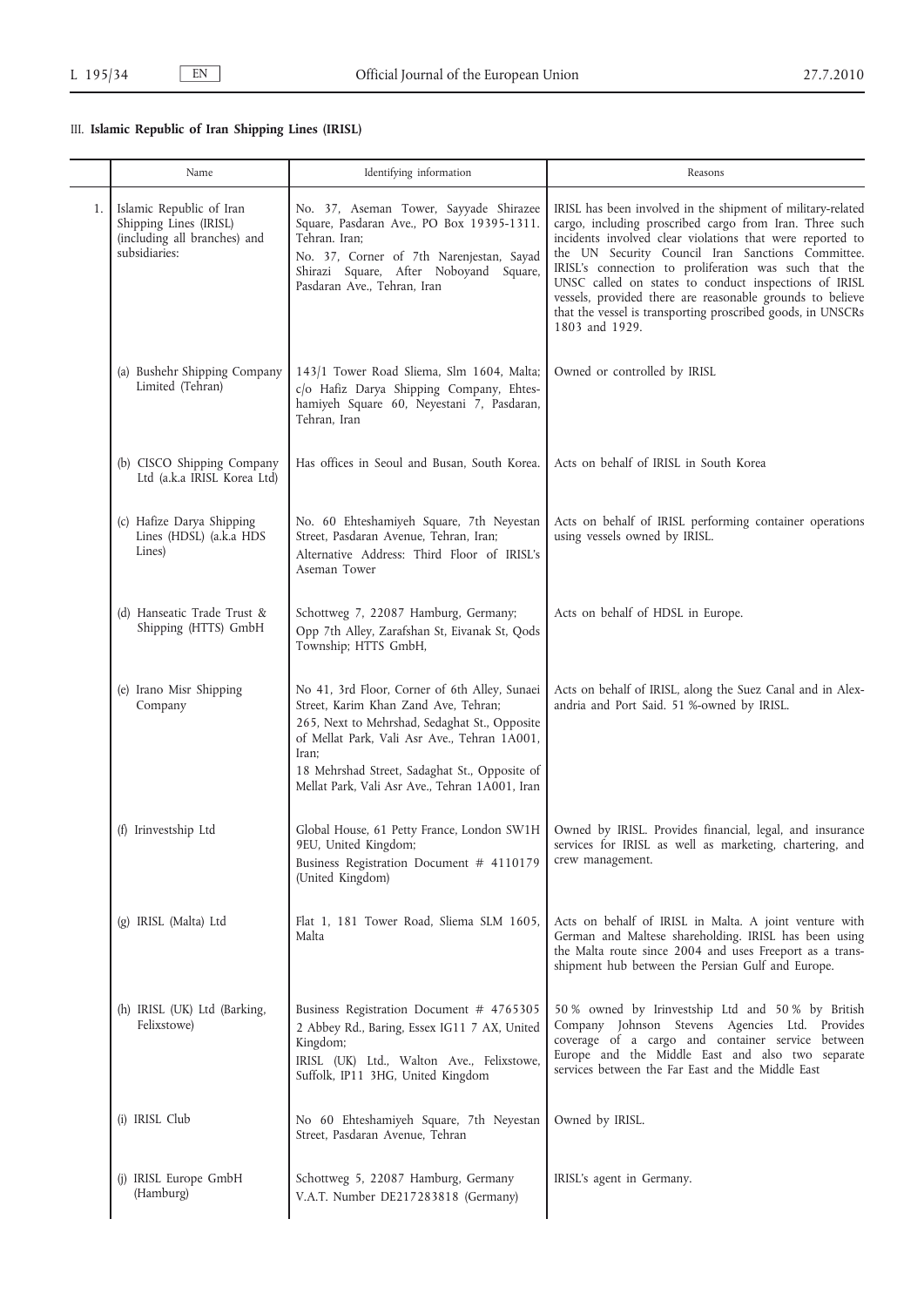| Name                                                                             | Identifying information                                                                                                                                                                                                                                                                                                                                                                                                                             | Reasons                                                                                                                                                                                                                                                                                                                                                                                                                                                                                                 |
|----------------------------------------------------------------------------------|-----------------------------------------------------------------------------------------------------------------------------------------------------------------------------------------------------------------------------------------------------------------------------------------------------------------------------------------------------------------------------------------------------------------------------------------------------|---------------------------------------------------------------------------------------------------------------------------------------------------------------------------------------------------------------------------------------------------------------------------------------------------------------------------------------------------------------------------------------------------------------------------------------------------------------------------------------------------------|
| (k) IRISL Marine Services and<br>Engineering Company                             | Sarbandar Gas Station PO Box 199, Bandar<br>Imam Khomeini, Iran;<br>Karim Khan Zand Ave, Iran Shahr Shomai, No<br>221, Tehran, Iran;<br>No 221, Northern Iranshahr Street, Karim<br>Khan Ave, Tehran, Iran                                                                                                                                                                                                                                          | Owned by IRISL. Provides fuel, bunkers, water, paint, lubri-<br>cating oil and chemicals required by IRISL's vessels. The<br>company also provides maintenance supervision of ships<br>as well as facilities and services for the crew members.<br>IRISL subsidiaries have used US dollar-denominated bank<br>accounts registered under cover-names in Europe and the<br>Middle East to facilitate routine fund transfers. IRISL has<br>facilitated repeated violations of provisions of UNSCR<br>1747. |
| (l) IRISL Multimodal Transport<br>Company                                        | No 25, Shahid Arabi Line, Sanaei St, Karim<br>Khan Zand Zand St Tehran. Iran                                                                                                                                                                                                                                                                                                                                                                        | Owned by IRISL. Responsible for the transporting of cargo<br>by rail. It is a wholly controlled subsidiary of IRISL.                                                                                                                                                                                                                                                                                                                                                                                    |
| (m) IRITAL Shipping SRL                                                          | Commercial Registry Number: GE 426505<br>(Italy); Italian Fiscal Code: 03329300101<br>(Italy); V.A.T. Number: 12869140157 (Italy)<br>Ponte Francesco Morosini 59, 16126 Genova<br>(GE), Italy;                                                                                                                                                                                                                                                      | Point of contact for ECL and PCL services. Used by the DIO<br>subsidiary Marine Industries Group (MIG; now known as<br>Marine Industries Organization, MIO) which is responsible<br>for the design and construction of various marine<br>structures and both military and non-military vessels.<br>DIO was designated under UNSCR 1737.                                                                                                                                                                 |
| (n) ISI Maritime Limited<br>(Malta)                                              | 147/1 St. Lucia Street, Valetta, Vlt 1185,<br>Malta;<br>c/o IranoHind Shipping Co. Ltd., Mehrshad<br>Street, PO Box 15875, Tehran, Iran                                                                                                                                                                                                                                                                                                             | Owned or controlled by IRISL                                                                                                                                                                                                                                                                                                                                                                                                                                                                            |
| (o) Khazer Shipping Lines<br>(Bandar Anzali)                                     | No. 1; End of Shahid Mostafa Khomeini St.,<br>Tohid Square, O.O. Box 43145, Bandar Anzali<br>1711-324, Iran;<br>M. Khomeini St., Ghazian, Bandar Anzali,<br>Gilan, Iran                                                                                                                                                                                                                                                                             | 100 % owned subsidiary of IRISL. Total fleet of six vessels.<br>Operates in the Caspian Sea. Has facilitated shipments<br>involving UN- and US-designated entities, such as Bank<br>Mellli, by shipping cargo of proliferation concern from<br>countries like Russia and Kazakhstan to Iran.                                                                                                                                                                                                            |
| (p) Leadmarine (a.k.a. Asia<br>Marine Network Pte Ltd<br>aka IRISL Asia Pte Ltd) | 200 Middle Road #14-01 Prime Centre<br>Singapore 188980 (alt. 199090)                                                                                                                                                                                                                                                                                                                                                                               | Leadmarine, acts on behalf of HDSL in Singapore.<br>Previously known as Asia Marine Network Pte Ltd and<br>IRISL Asia Pte Ltd, and acted on behalf of IRISL in<br>Singapore.                                                                                                                                                                                                                                                                                                                            |
| (q) Marble Shipping Limited<br>(Malta)                                           | 143/1 Tower Road, Sliema, Slm 1604, Malta                                                                                                                                                                                                                                                                                                                                                                                                           | Owned or controlled by IRISL.                                                                                                                                                                                                                                                                                                                                                                                                                                                                           |
| (r) Oasis Freight Agencies<br>(a.k.a. Pacific Shipping<br>Company                | Al Meena Street, Opposite Dubai Ports &<br>Customs, 2nd Floor, Sharaf Building, Dubai<br>UAE;<br>Sharaf Building, 1st Floor, Al Mankhool St.,<br>Bur Dubai, P.O. Box 5562, Dubai, United<br>Arab Emirates:<br>Sharaf Building, No. 4, 2nd Floor, Al Meena<br>Road, Opposite Customs, Dubai, United Arab<br>Emirates,<br>Kayed Ahli Building, Jamal Abdul Nasser Road<br>(Parallel to Al Wahda St.), P.O. Box 4840,<br>Sharjah, United Arab Emirates | A joint venture company between IRISL and the UAE-<br>based firm Sharif Shipping Company. Acts on behalf of<br>IRISL in the UAE providing fuel and stores, equipment,<br>spare parts, and ship repairs. Now known as Pacific<br>Shipping Company who act on behalf of HDSL.                                                                                                                                                                                                                             |
| (s) Safiran Payam Darya<br>Shipping Lines (SAPID)                                | 33 Eigth Narenjestan, Artesh Street, PO Box<br>19635-1116, Tehran, Iran;<br>Alternative Address: Third Floor of IRISL's<br>Aseman Tower                                                                                                                                                                                                                                                                                                             | Acts on behalf of IRISL performing bulk services                                                                                                                                                                                                                                                                                                                                                                                                                                                        |